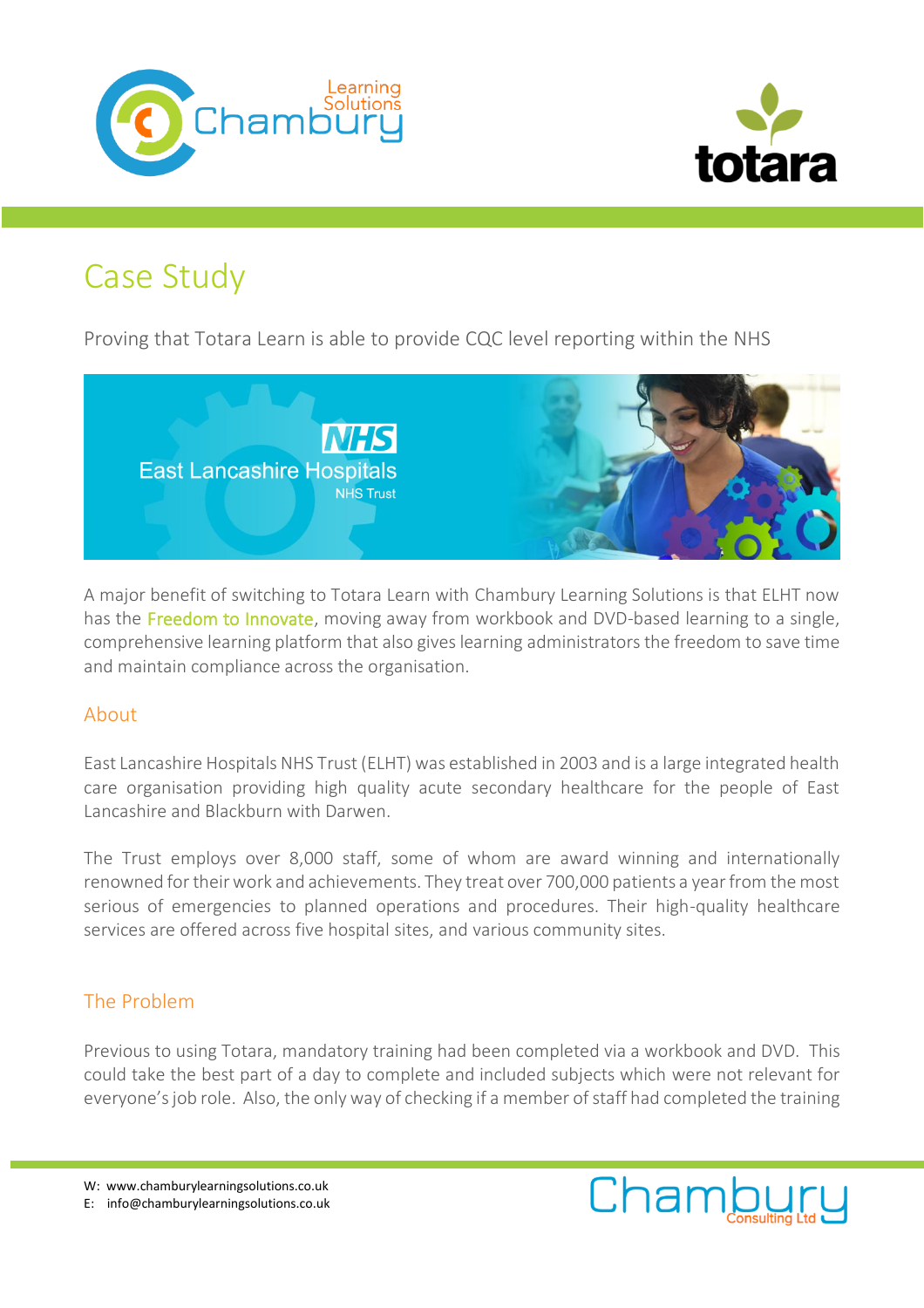



was for each individual member of staff to send in a completion slip to the Learning & Development Administration Team for upload onto the legacy system.

Numbers could not always be confirmed as sometimes the slips went 'missing' or were not sent back at all.

Further to that, ELHT had signed up to using the NHS Statutory/Mandatory Core Skills Training Framework, which was launched in 2013. The Trust needed a way to ensure staff were trained to a high standard and to reduce duplication of training.

In addition, the Trust needed a method to capture the training needs of new starters and to provide an online induction processes.



## The Solution

Following a procurement process East Lancashire Hospitals contracted Chambury Learning Solutions to provide Totara Learn to enable them to set up the NHS Core Skills Training (CST) to make it easier for their staff to complete mandatory and statutory training and to provide accurate reporting to meet internal and external audit requirements.

Working with the Trust's Subject Matter Experts, it was agreed that staff would complete each module of the Core Skills Framework, which for a large NHS Trust with approximately 8,500 staff, took some time.

- W: www.chamburylearningsolutions.co.uk
- E: info@chamburylearningsolutions.co.uk

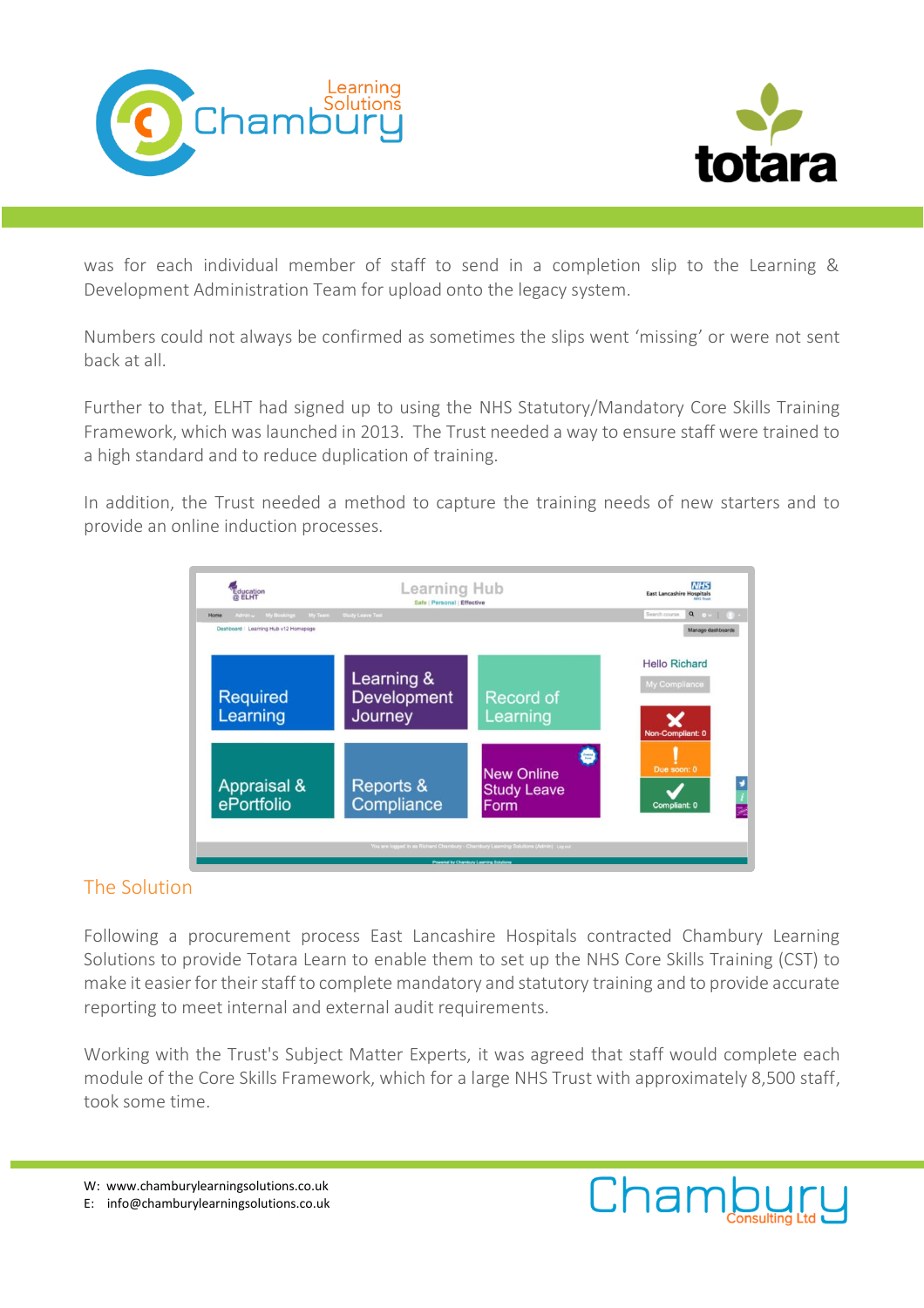



Once the information had been collated on who needed to complete what training and at what level, Audiences were built within Totara Learn with assistance from Chambury, and these were assigned to the newly created Certifications and Programmes. This resulted in staff having clear visibility about which training they needed to complete at the correct level for their job role.

At the same time, the Trust decided to go live with as much e-Learning as possible which would allow staff to complete most of their 'mandatory' training online. The Trust authored local content in-house, and used this alongside some modules from the NHS centralised e-Learning for Healthcare (eLfH) AICC content (which can be set up easily within Totara Learn).

In turn this meant that staff could update their training when it was more convenient to them, rather than doing it all at the same time, or cramming it in-between shifts, or attending lengthy classroom sessions. This has resulted in staff spending less time completing core training, completing it when it's convenient, and therefore being able to raise the overall compliance.

#### Win-Win.

Having developed the majority of e-Learning content in-house, and working with Chambury Learning Solutions to complete the set-up of the Audiences, Programmes and Certifications, it was agreed that the Trust would launch the CST programme on the 1st April 2016.

## The Results

Since April 2016 the Trust has been able to run real time compliance reports from Totara Learn, each month informing the Trust Board of compliance/non-compliance percentages for all 'mandatory' training (now known as CST); prior to this the Trust could not run compliance reports easily and in real-time.

Reports are now available to all staff. Originally these were only sent to the managers, but staff and managers can now run their own 'real time' reports in seconds to see which staff are compliant and non-compliant. Managers can see detailed reports row-by-row for individual staff, have access to aggregated percentage reports, and colour coded graphical RAG reports.

One of the best things about Totara Learn is that it sends out reminders to staff at 90, 60, and 30 days prior to a Certification becoming due, and again if they fail to complete and become overdue. Staff didn't have these prompts previously and it was easy for them to forget to complete their

W: www.chamburylearningsolutions.co.uk E: info@chamburylearningsolutions.co.uk

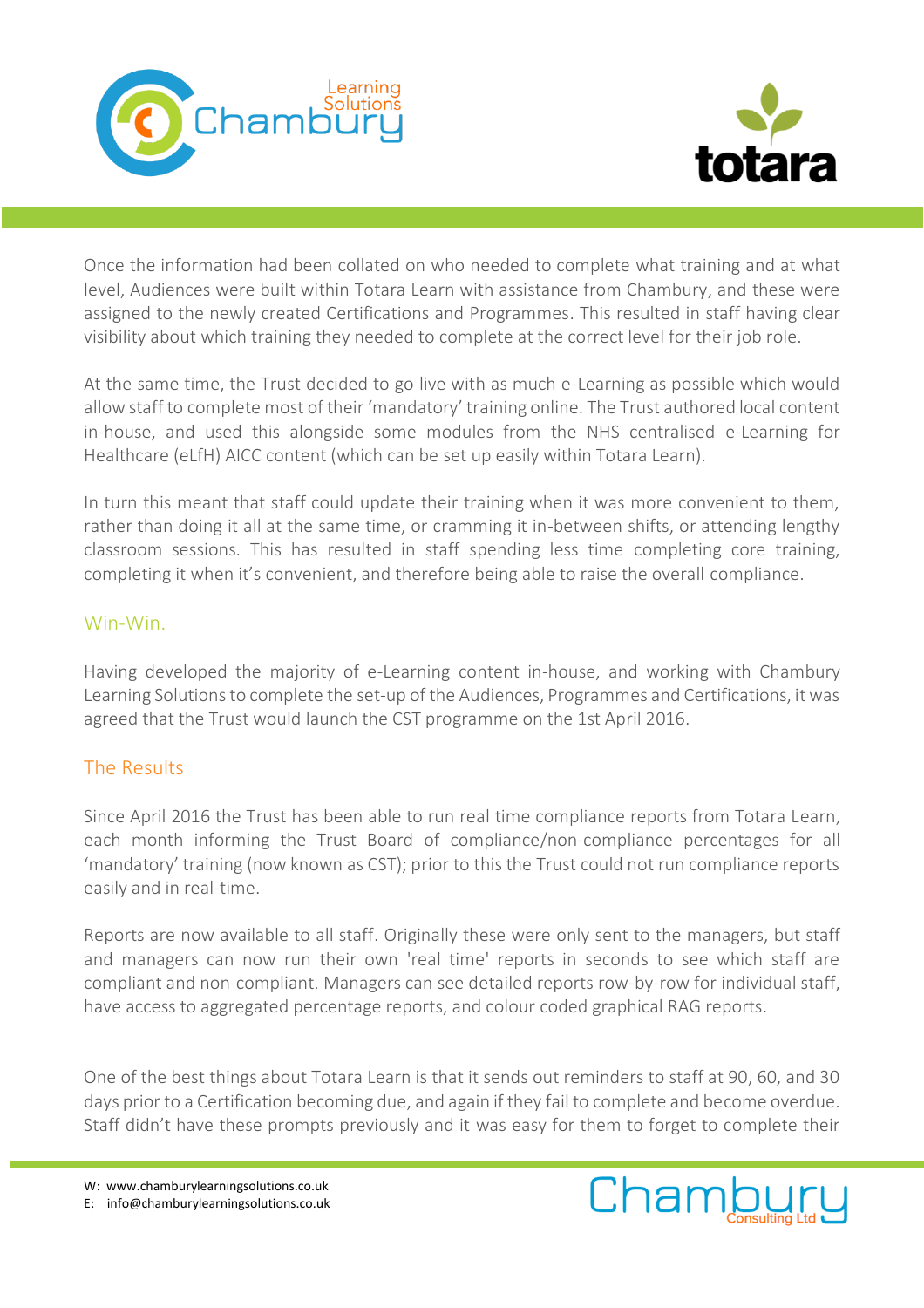



training. Managers are also copied into these notifications so they are fully aware. Staff say that this is one of the great benefits they now have.

The Trust was recently audited by the Care Quality Commission (CQC) who saw just how useful Totara Learn was in being able to demonstrate compliance; they asked for several reports from the system and the Education System Team were able to provide them within minutes, some in seconds ..!



*For the first time the Trust were able to show the CQC exactly what they wanted to see*  with regard to training data, and the CQC felt that this was proof of the Trust's *progression in core training.*

*Proof that the Totara LMS was able to provide what the CQC requires.*



E: info@chamburylearningsolutions.co.uk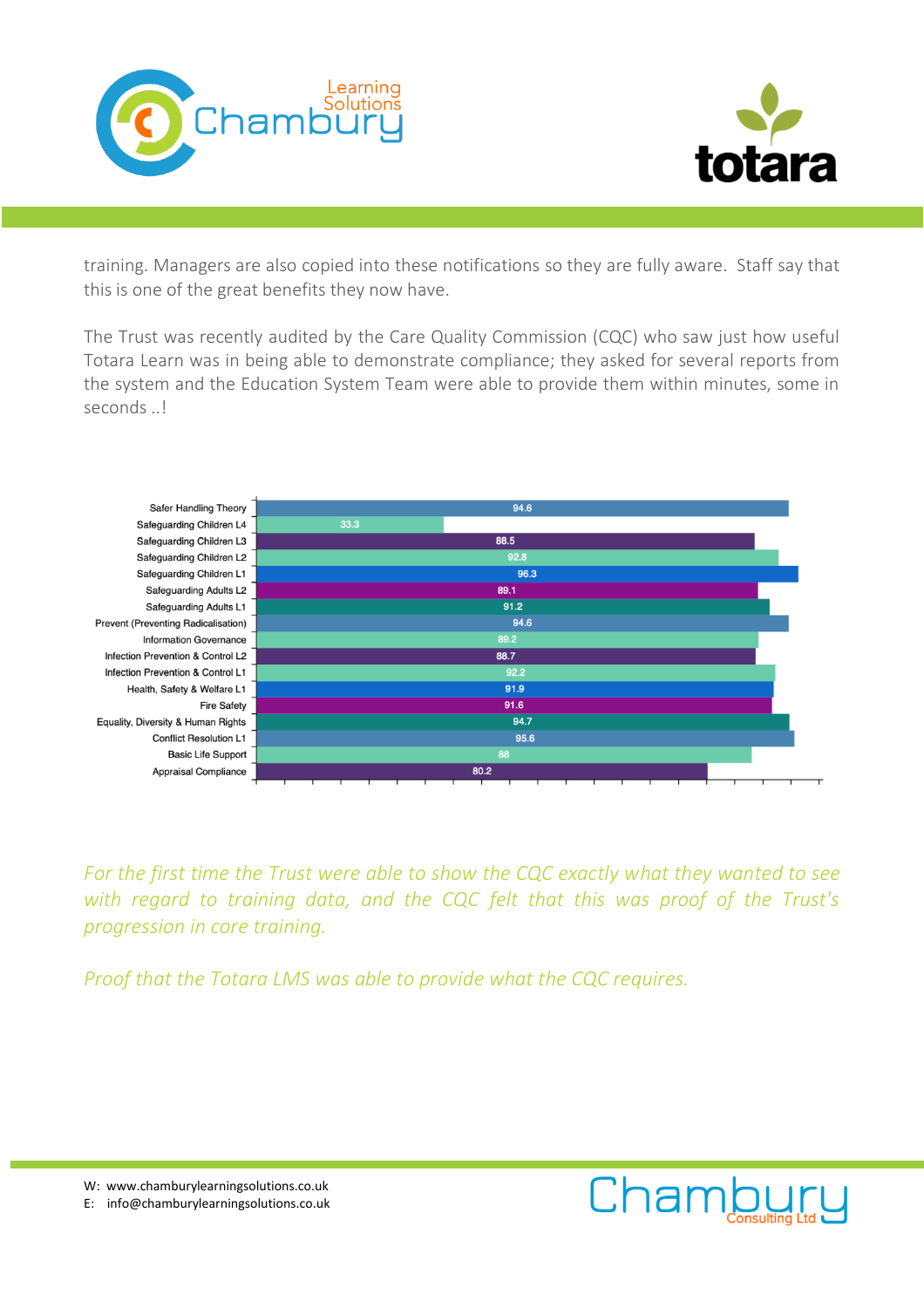



## Onboarding

Totara assists immensely with the weekly Corporate Induction, due to the fact that Induction now requires that when new employees go onto the Wards and Departments they are fully compliant with all their Statutory & Mandatory training, and much more of their 'Essential to Role' training than ever before; improving patient safety.

The Education System Team, who administrate Totara Learn, provide all new starters to the Trust with their username and password by Day 2 of the Corporate Staff Induction to ensure that all new staff have access Totara to enable them to be able to complete the training. The Corporate Staff Induction Team provide the instruction and support for them to complete what is required simply and easily.

Totara Learn really has made a difference to how staff at East Lancashire Teaching Hospitals NHS Trust complete a large proportion of their training. The feedback from them is that it is much easier for them to complete and no longer needs to be a full day training, which wasn't interesting or enjoyable.

East Lancashire Hospitals have had over 92% [10,434] of staff log into Totara to complete their learning, update their CPD and complete their appraisals in the last year. In the last 3 months almost 8,000 users have logged in proving that staff access the Totara based Learning Hub frequently as a 'one stop shop' for their formal learning and selfdevelopment.



W: www.chamburylearningsolutions.co.uk